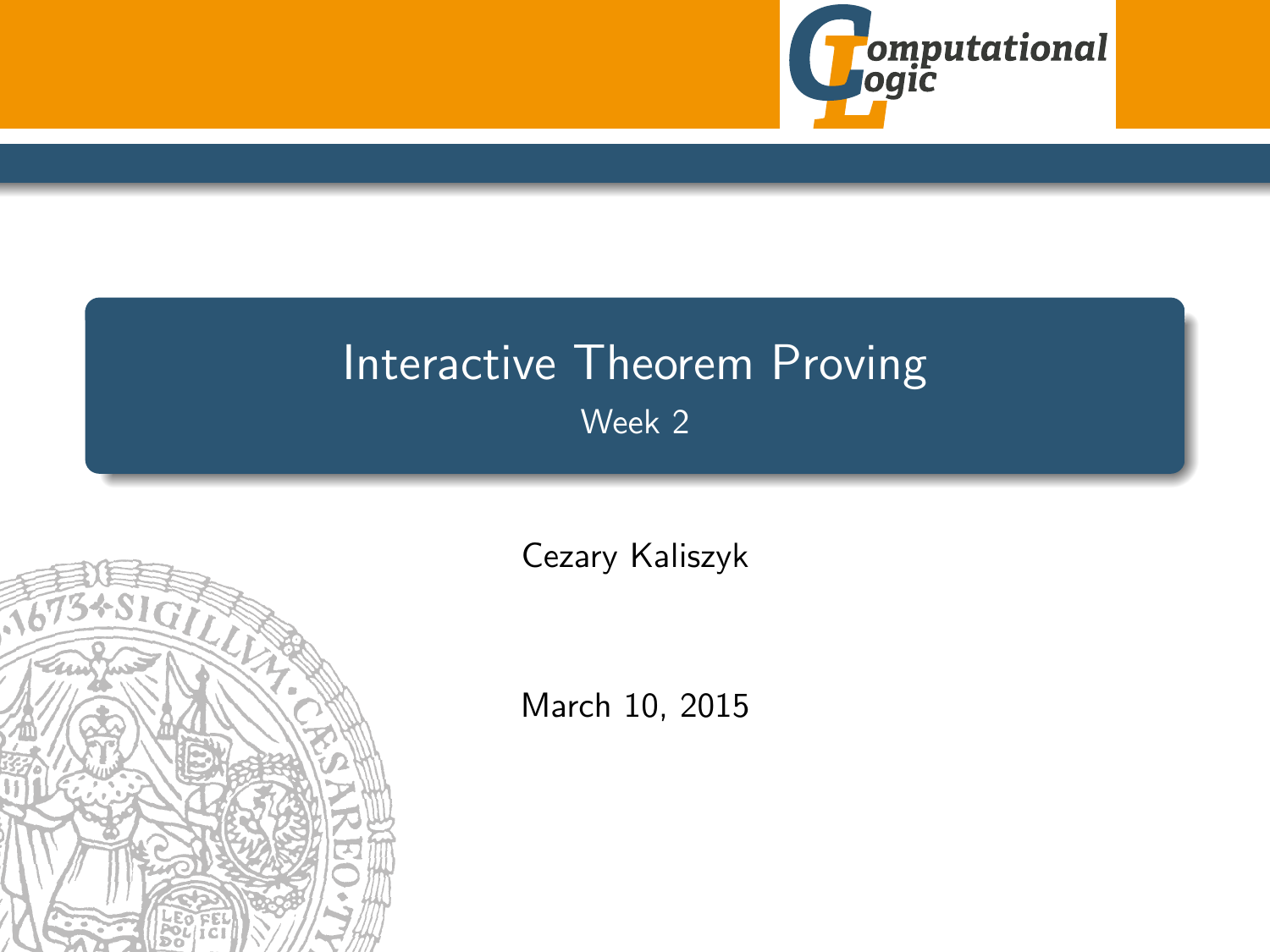# Summary

# So far

Proof Assistants

#### HOL Light

- HOL Systems
- OCaml and LCF style
- Types and Terms
- Rules
- Introducing Connectives

### Today

- Typed  $\lambda$ -calculus, STT
- Type Assignment
- Curry-Howard Isomorphism and example derivations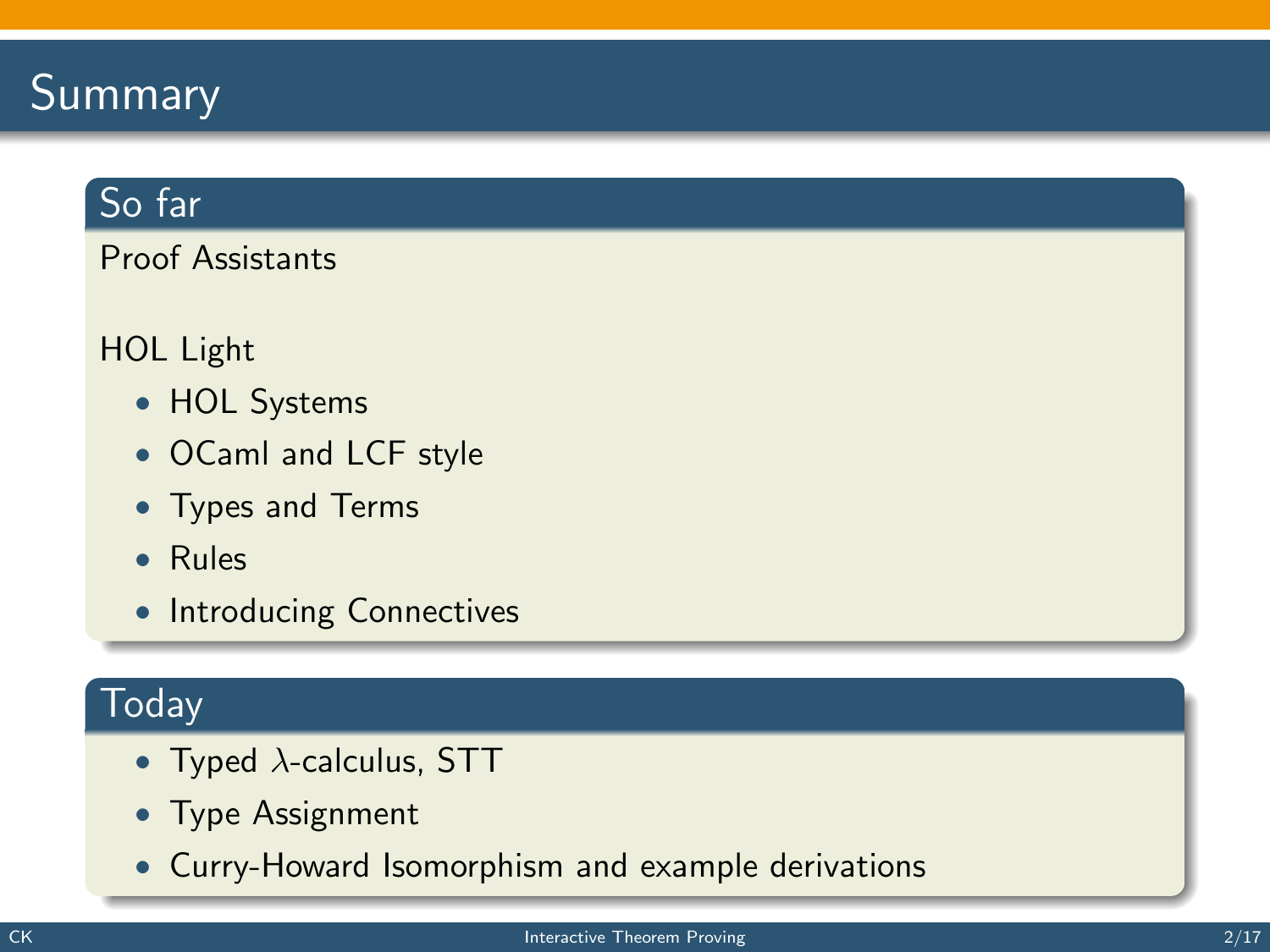# Different Foundations

# Set Theory

- sets and membership
- semantic information
- "collections of things"
- membership is undecidable
- extensional; talk about things that exist

### Type Theory

- typing judgement
- syntactic information
- what objects can be constructed
- intentional
- type checking (and sometimes inference) is decidable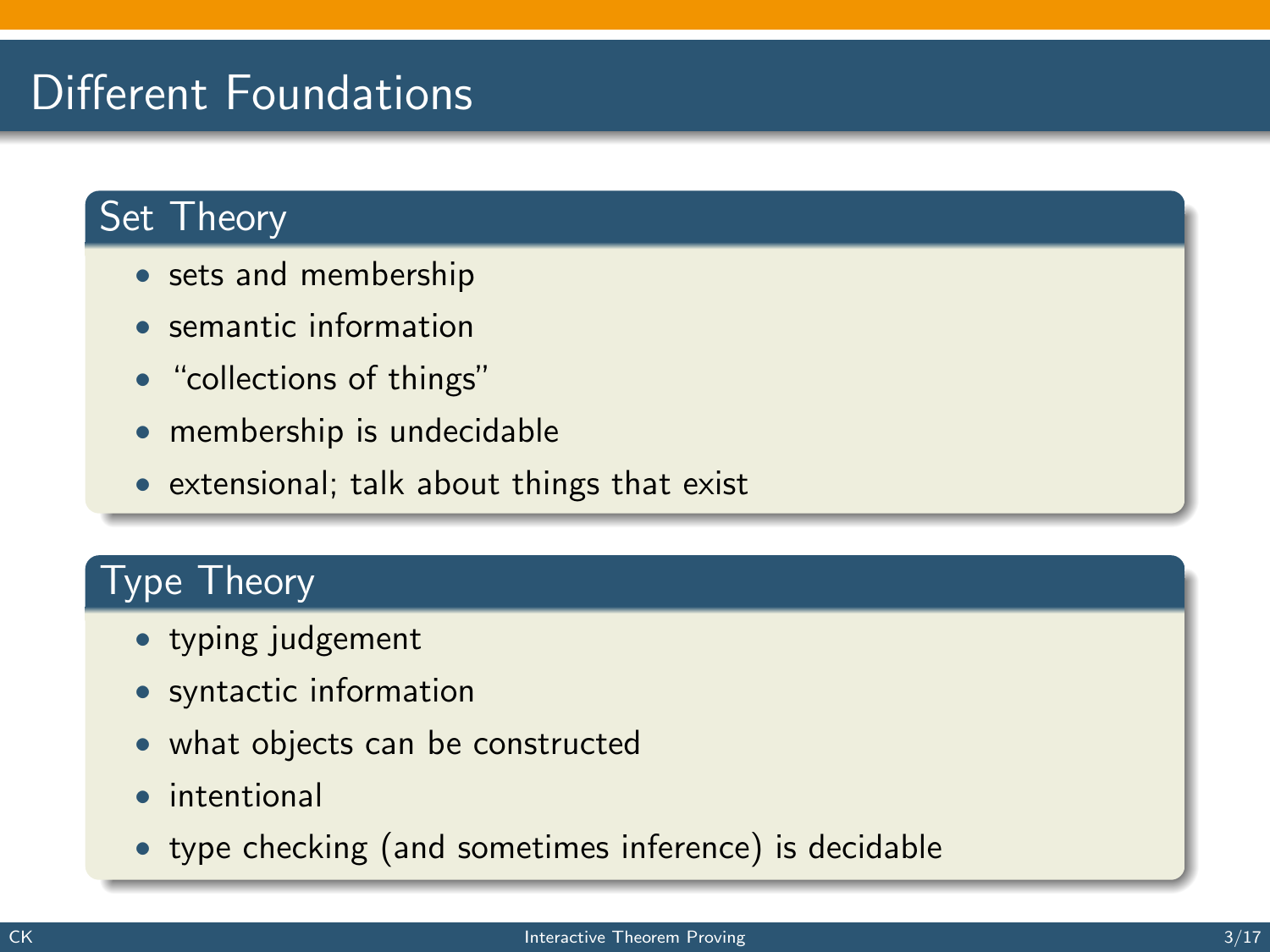### Basis for a Proof Assistant

- Terms: Programs and Proofs
- Types: Specifications and Formulas

# Brings together

- Programming
- Proving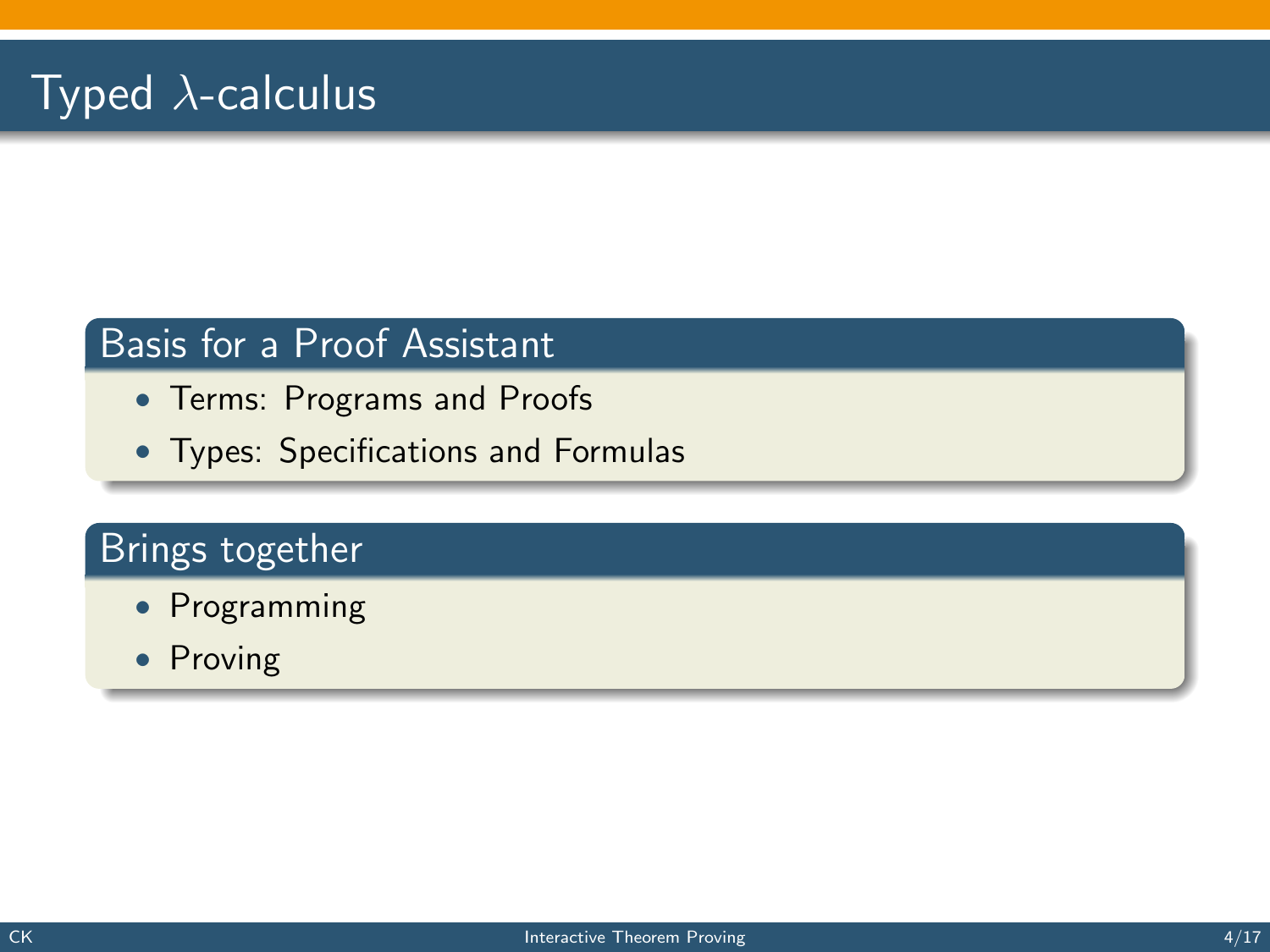# Simple Type Theory (STT) or  $\lambda_{\rightarrow}$

#### **Types**

- Atomic types  $\alpha$
- Function types

$$
\begin{array}{c}\n\beta & \gamma & \dots \\
\alpha & \rightarrow \beta\n\end{array}
$$

For example:  $(\alpha \rightarrow \beta) \rightarrow \alpha \rightarrow \beta$ 

#### Terms

- Variables with explicit types:  $x_1^{\sigma}, x_2^{\sigma}, \ldots$ 
	- Countably many for each  $\sigma$
- Applications: if  $M : \sigma \to \tau$  and  $N : \sigma$  then  $(MN) : \tau$
- Abstractions: if  $P : \tau$  then  $(\lambda x^{\sigma}.P) : \sigma \rightarrow \tau$

#### **Examples**

$$
\lambda x^{\sigma}.\lambda y^{\tau}.x:\sigma\to\tau\to\sigma
$$

$$
\lambda x^{\alpha \to \beta \to \gamma}.\lambda y^{\alpha \to \beta}.\lambda z^{\alpha}.xz : \beta \to \gamma
$$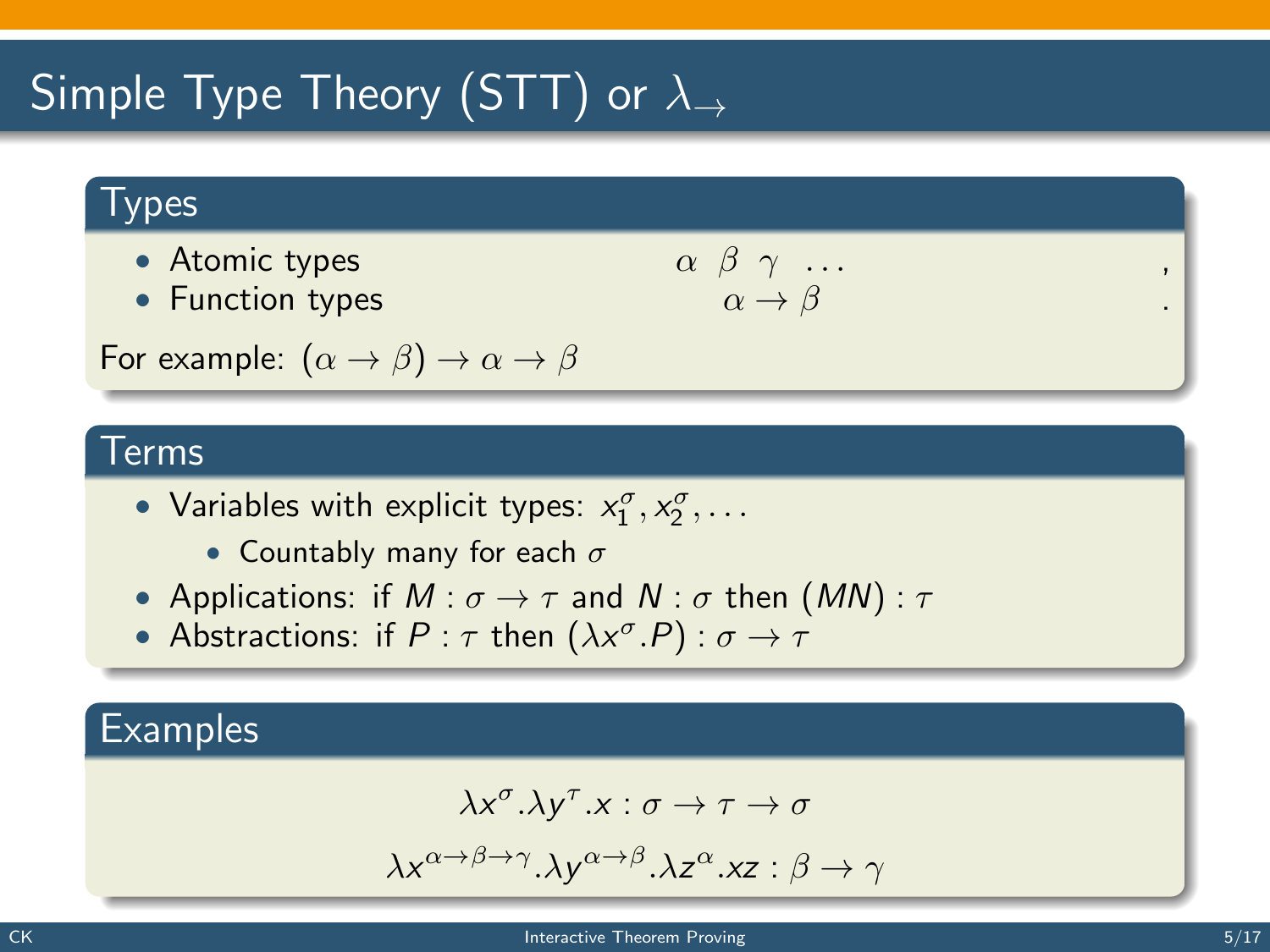# Conventions

# Parentheses

- Types associate to the right
- Applications associate to the left

### $\alpha$ -convertibility

$$
\lambda x^{\sigma} \dots x \dots x \dots \approx_{\alpha} \lambda y^{\sigma} \dots y \dots y \dots
$$

### Capture avoiding substitution

$$
M[x:=N]
$$

### $\beta$ -reduction

$$
(\lambda x^{\sigma}.M)N\longrightarrow_{\beta} M[x:=N]
$$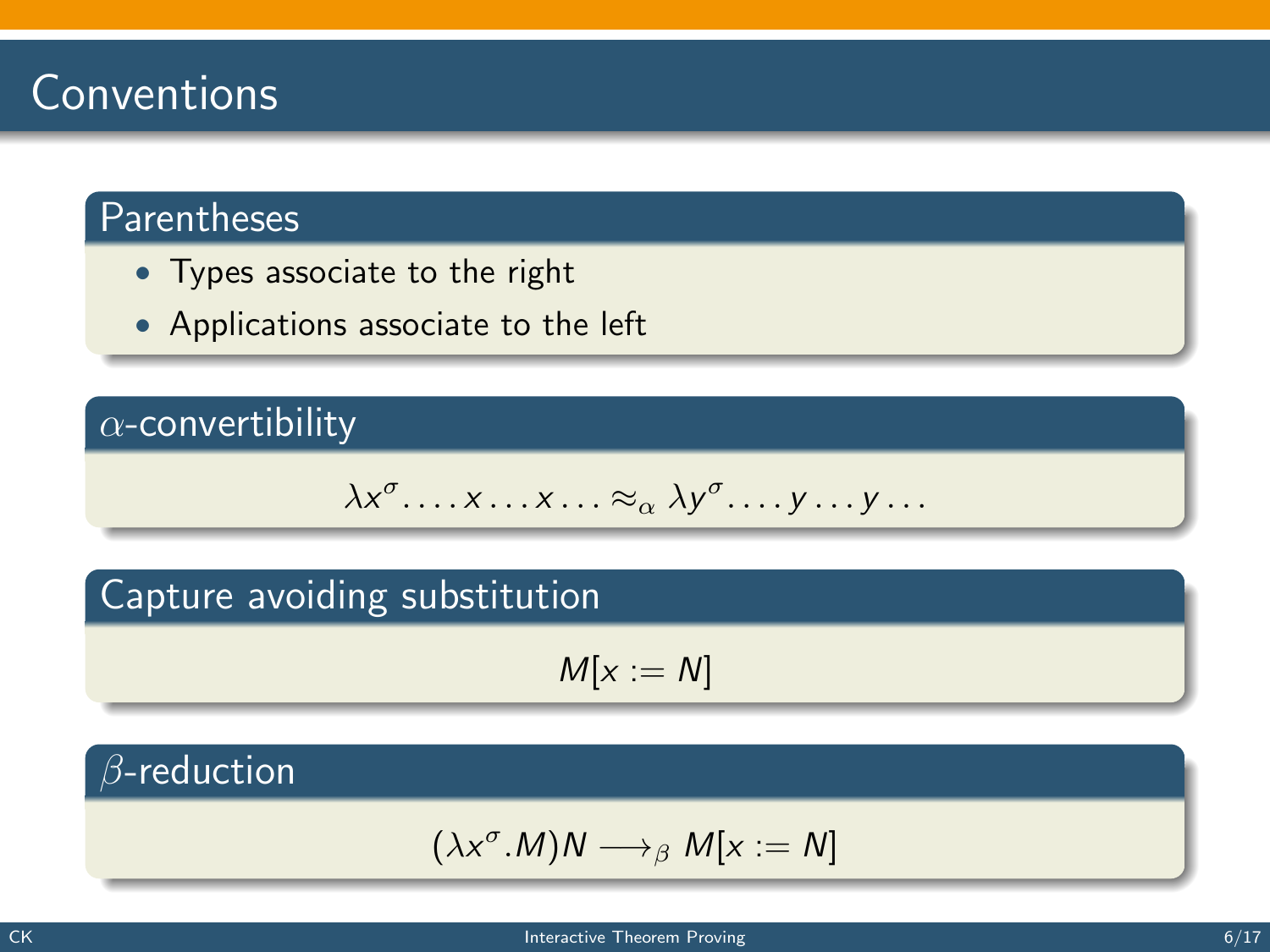# Terms in STT  $(\lambda_{\rightarrow})$

• Can we find a term for every type?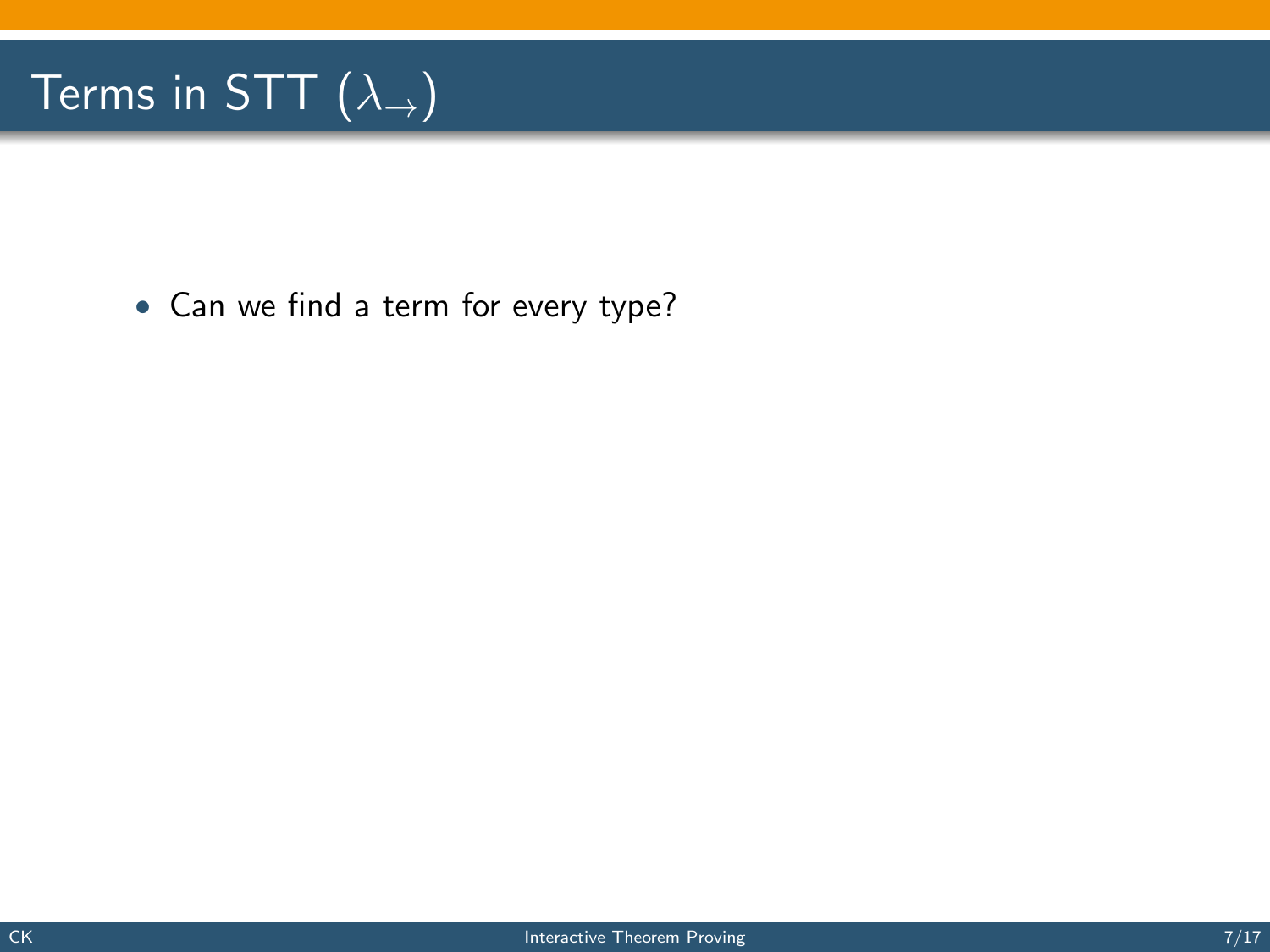# Terms in STT  $(\lambda_{\rightarrow})$

• Can we find a term for every type?

 $x^{\alpha}$  :  $\alpha$ 

• Can we find a closed term for every type?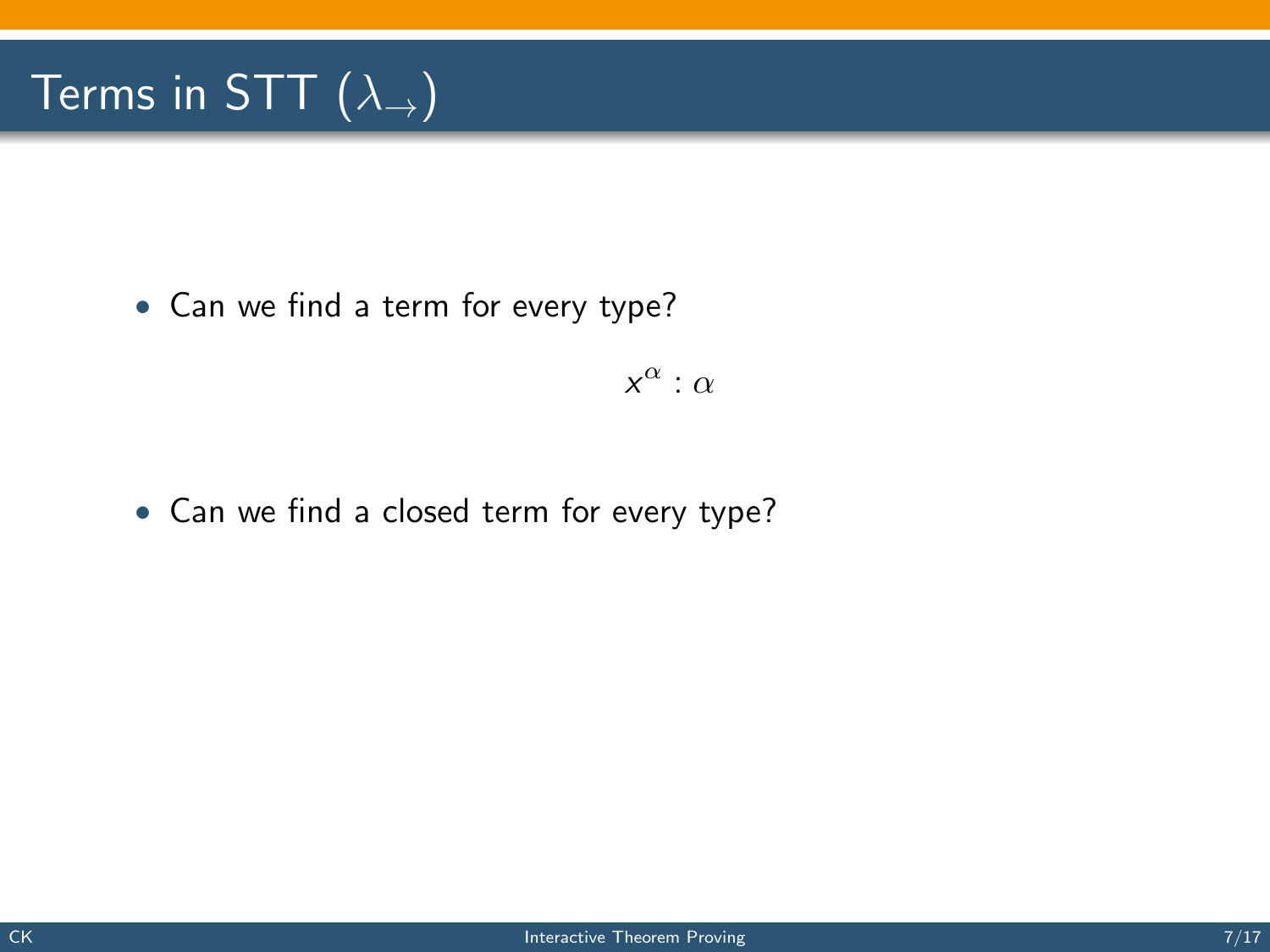# Terms in STT  $(\lambda_+)$

• Can we find a term for every type?

 $x^{\alpha}$  :  $\alpha$ 

• Can we find a closed term for every type?

$$
(\alpha \to \alpha) \to \alpha
$$

• No! Not every type is inhabited.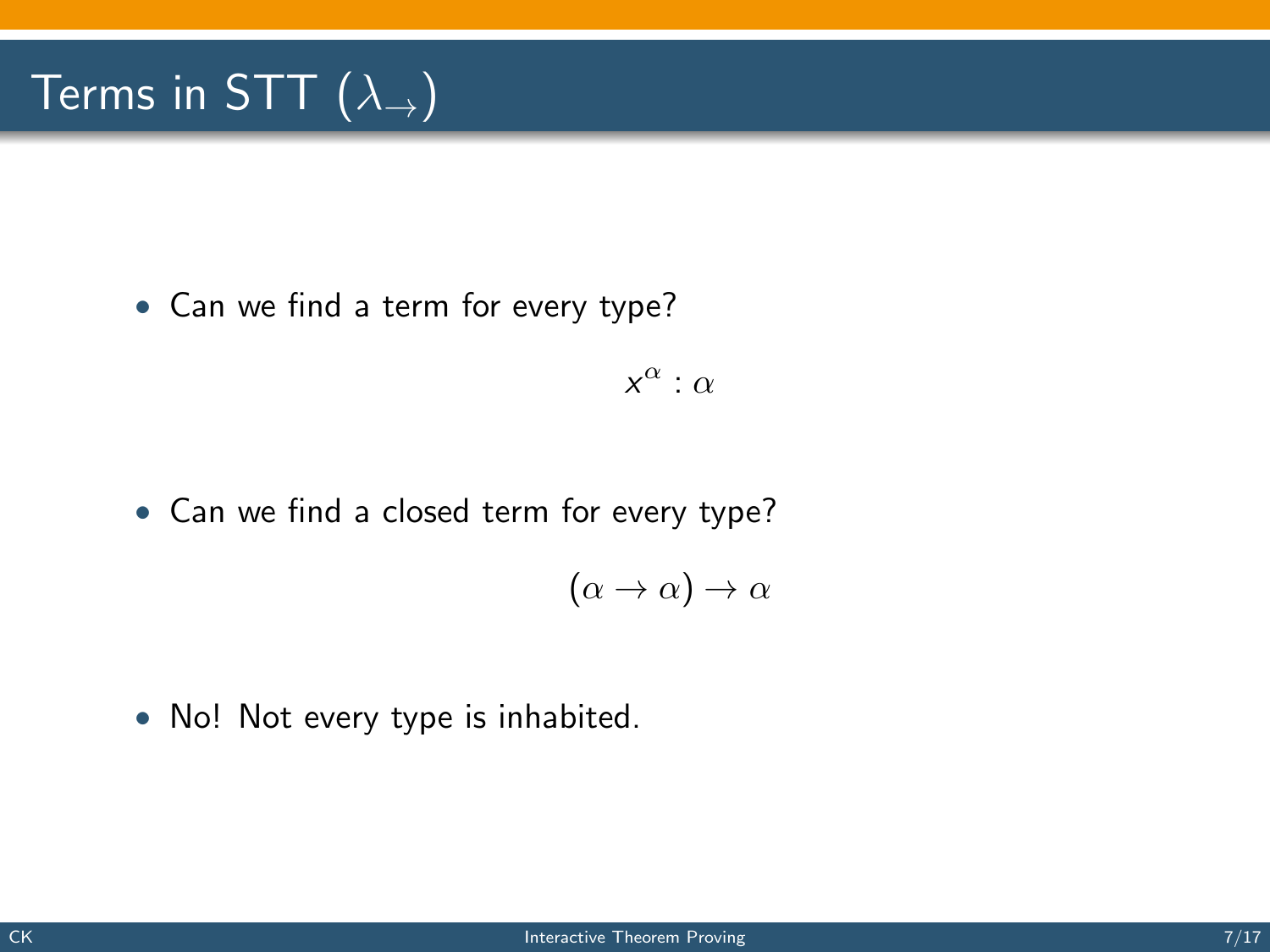# **Type assignment**

# Typing à la Church

- All terms have the type information in the  $\lambda$ -abstractions
- Unique term types can be computed from the variable types

# Typing à la Curry

- Given an untyped  $\lambda$ -term assign types
- Types are no longer unique
- Unification gives principal types

# Example: Type  $\lambda x.\lambda y.x(\lambda z.y)$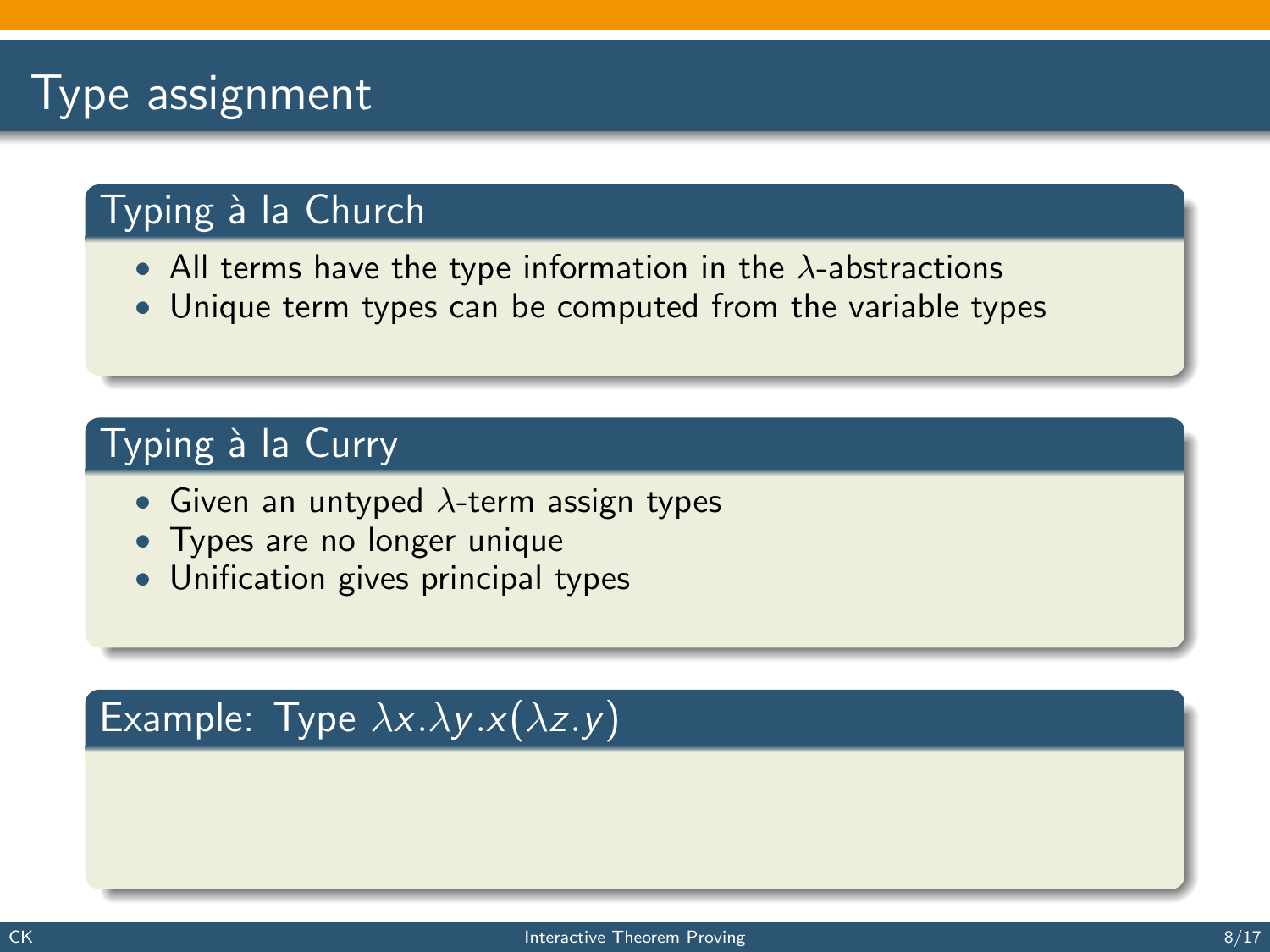# **Type assignment**

# Typing à la Church

- All terms have the type information in the  $\lambda$ -abstractions
- Unique term types can be computed from the variable types

# Typing à la Curry

- Given an untyped  $\lambda$ -term assign types
- Types are no longer unique
- Unification gives principal types

#### Example: Type  $\lambda x.\lambda y.x(\lambda z.y)$

$$
-((\beta \to \alpha) \to \alpha) \to \alpha \to \alpha
$$

$$
\bullet \: ((\beta \to \alpha) \to \gamma) \to \alpha \to \gamma
$$

$$
-((\beta \to \alpha \to \alpha) \to \gamma) \to (\alpha \to \alpha) \to \gamma
$$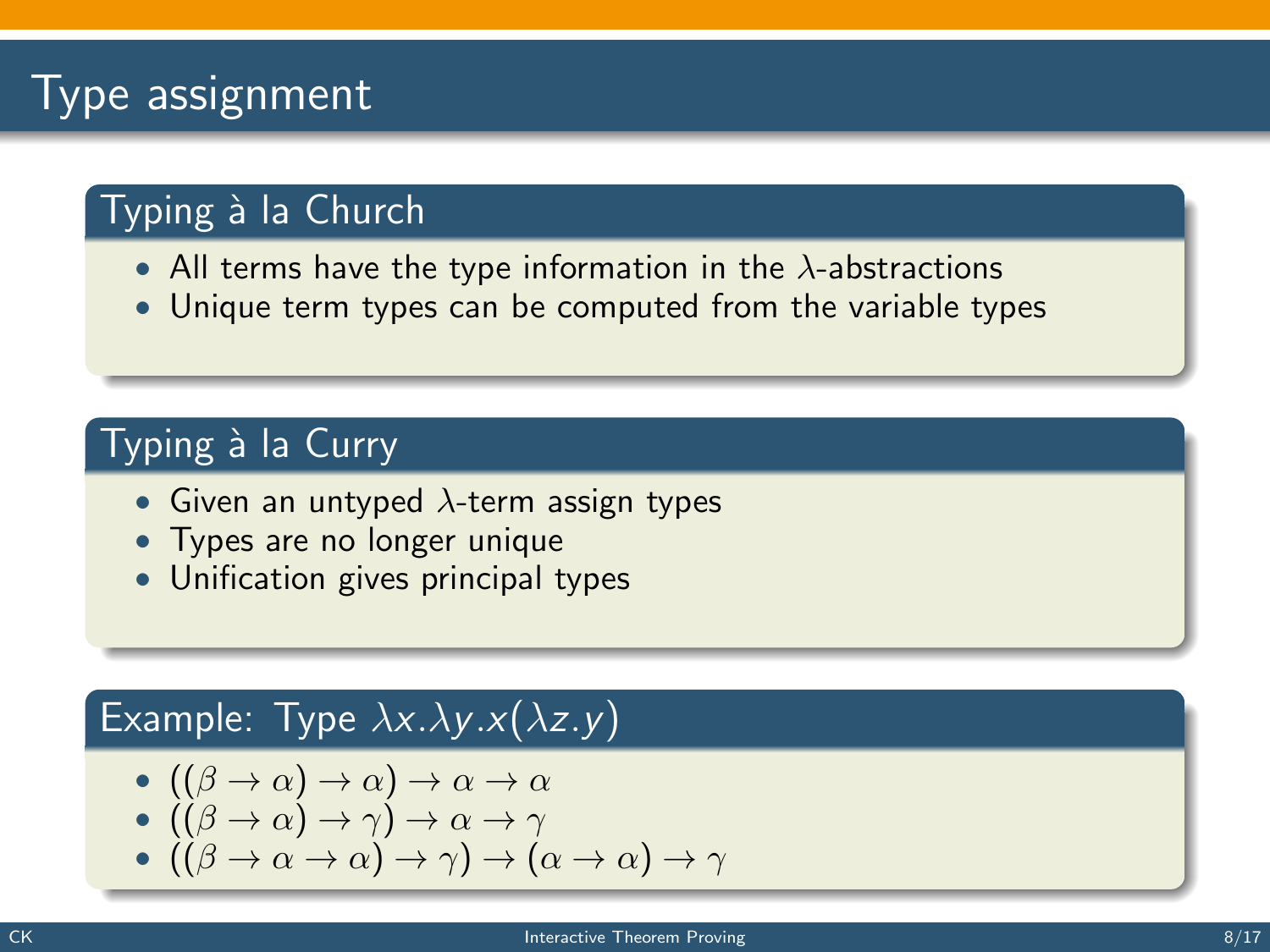# Type assignment

# Typing à la Church

- All terms have the type information in the  $\lambda$ -abstractions
- Unique term types can be computed from the variable types
- Useful in proving

# Typing à la Curry

- Given an untyped  $\lambda$ -term assign types
- Types are no longer unique
- Unification gives principal types
- Useful in programming

#### Example: Type  $\lambda x.\lambda y.x(\lambda z.y)$

$$
-((\beta \to \alpha) \to \alpha) \to \alpha \to \alpha
$$

$$
\bullet \: ((\beta \to \alpha) \to \gamma) \to \alpha \to \gamma
$$

$$
~\bullet~((\beta\rightarrow \alpha \rightarrow \alpha)\rightarrow \gamma)\rightarrow (\alpha\rightarrow \alpha)\rightarrow \gamma
$$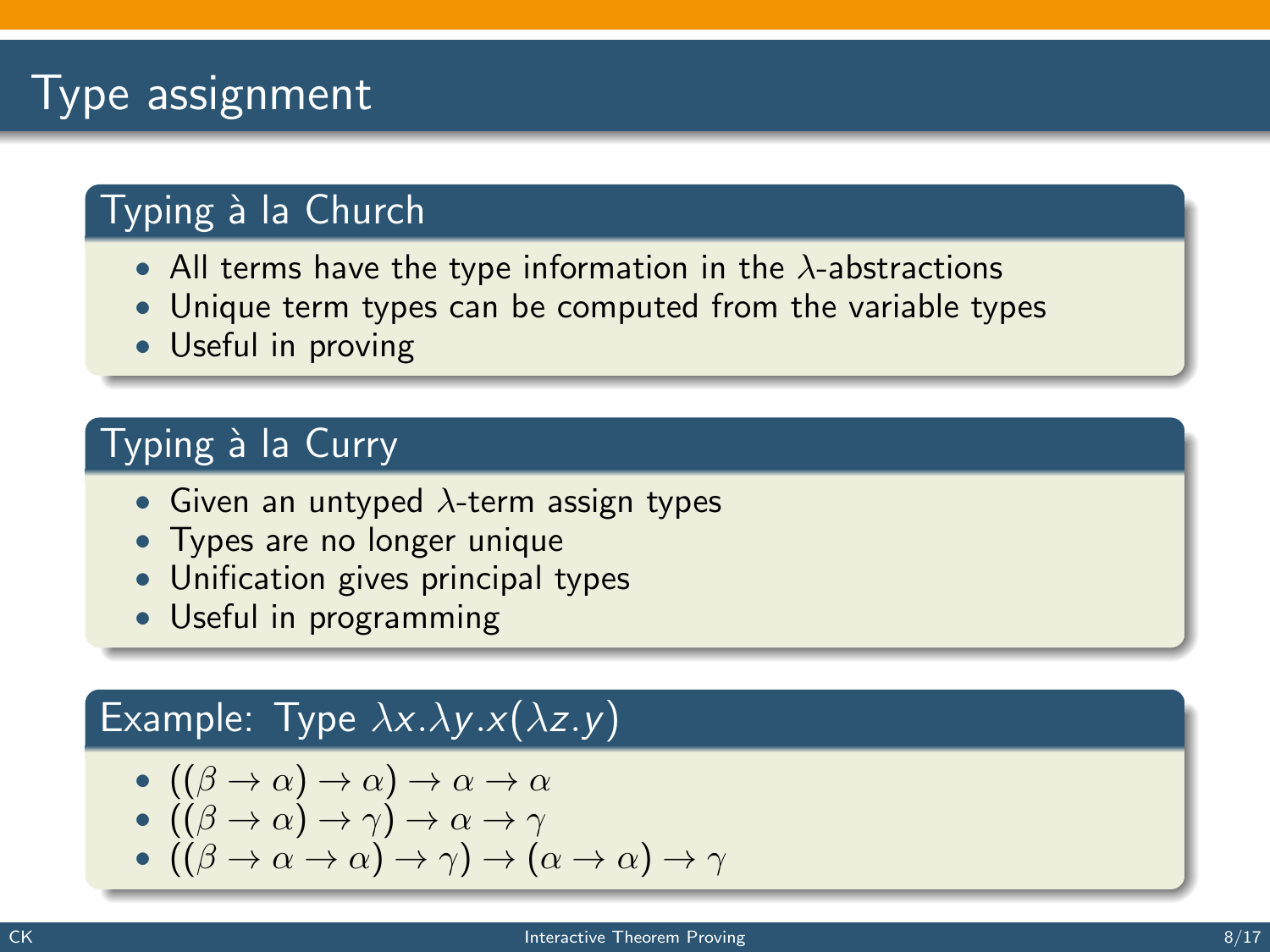#### Erasure map:  $|\cdot|$

$$
|x^{\alpha}| = x
$$

$$
|MN| = |M||N|
$$

$$
|\lambda x^{\alpha}.M| = \lambda x.|M|
$$

#### Theorem

If  $M : \sigma$  in STT à la Church, then  $|M| : \sigma$  in STT à la Curry

#### Theorem

If  $N : \sigma$  in STT à la Curry, then  $\exists M.|M| = N \wedge M : \sigma$  in STT à la Church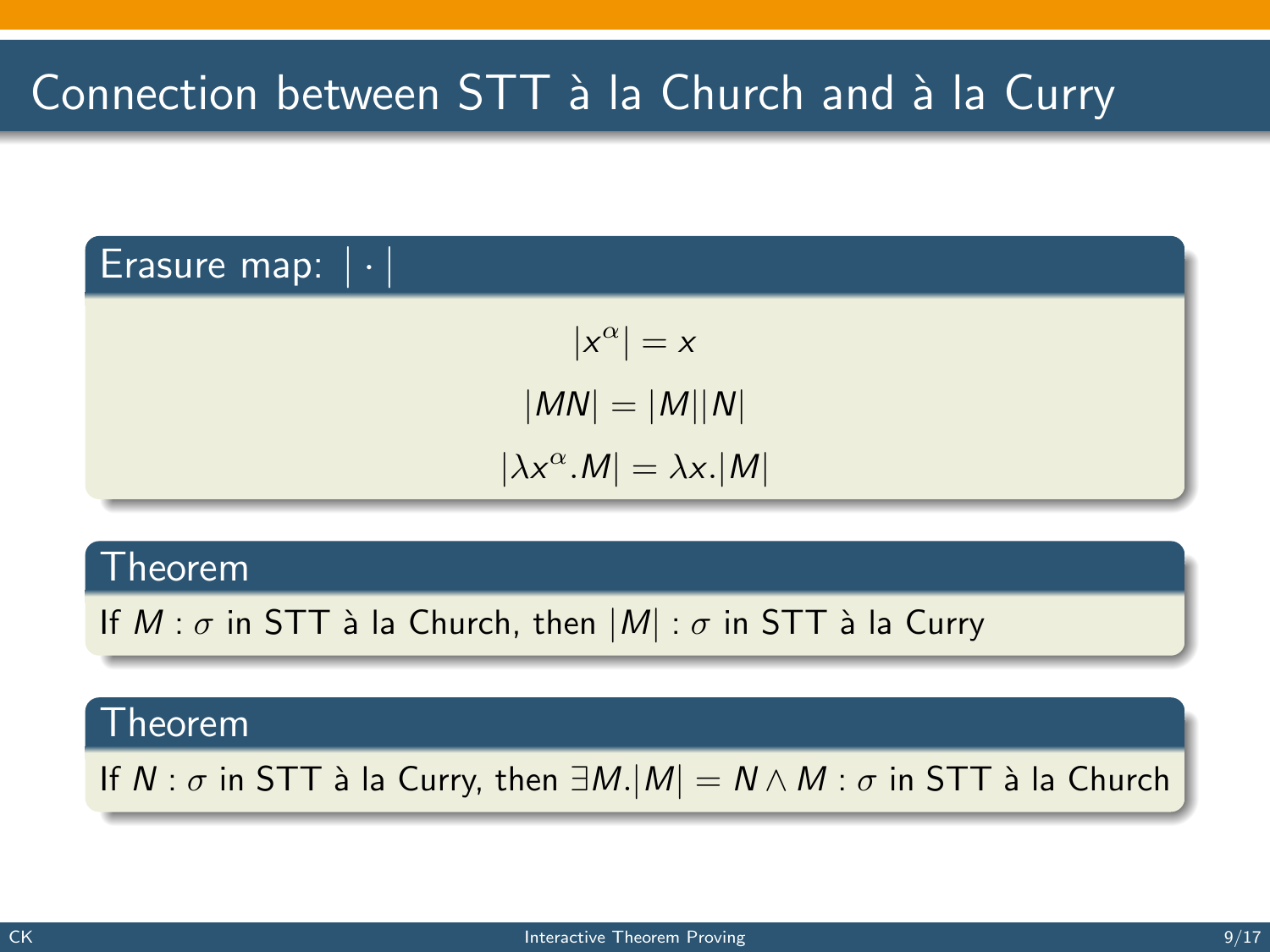# Inductive definition of terms

#### Rule form ·  $x^{\sigma}$  :  $\sigma$  $M : \sigma \rightarrow \tau N : \sigma$  $MN: \tau$  $P : \tau$  $\lambda x^{\sigma}.P : \sigma \rightarrow \tau$

### With a context

• Declare the free variables

$$
x_1 : \sigma_1 \ldots, x_n : \sigma_n \vdash t : \tau
$$

- Usually denoted Γ
- Derivation tree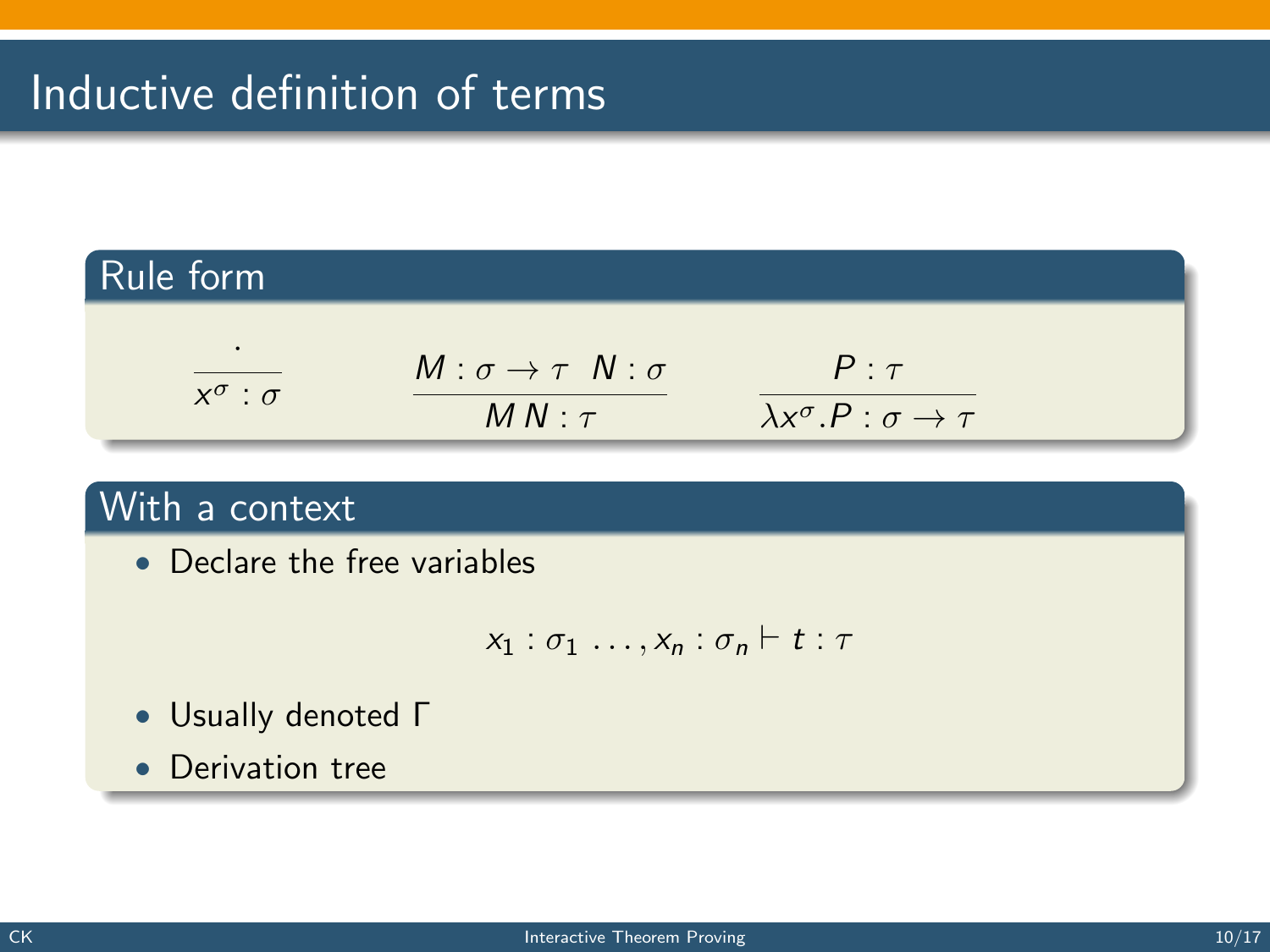# The three typing rules with a context

Γ treated as a set: not possible for a variable to appear twice

| variable rule |                            |  |
|---------------|----------------------------|--|
|               | $x : \sigma \in \Gamma$    |  |
|               | $\Gamma \vdash x : \sigma$ |  |

abstraction rule  $Γ, x : σ ⊢ P : τ$  $\Gamma \vdash (\lambda x : \sigma.\, P) : (\sigma \rightarrow \tau)$ 

application rule  $Γ ⊢ M : σ → τ$  Γ  $⊢ N : σ$  $Γ ⊢ M N : τ$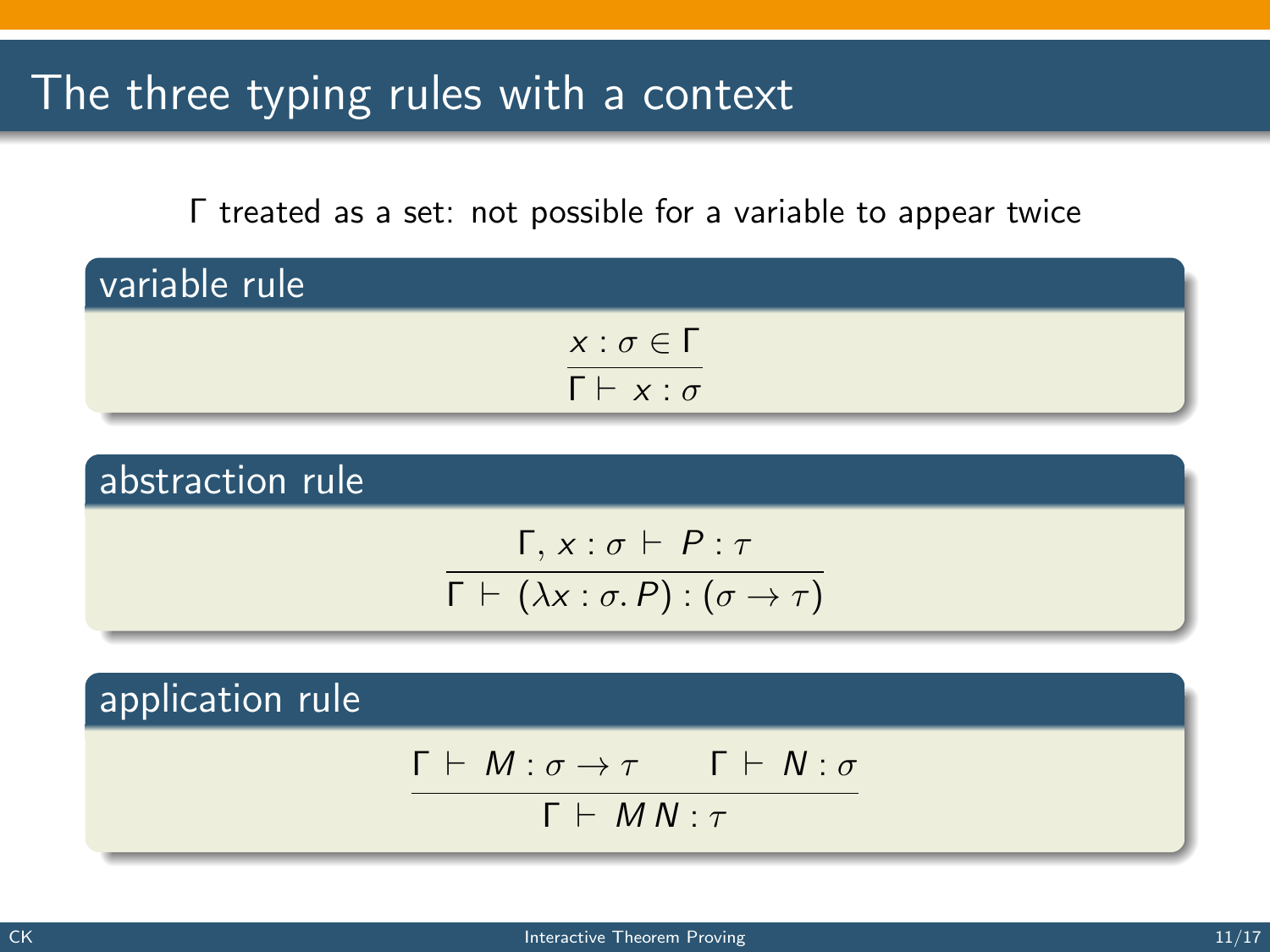

# Provability in  $\lambda$ <sub>→</sub>

$$
\Gamma\vdash_{\lambda_\rightarrow} M:\sigma
$$

iff there exists a derivation using the rules with the conclusion  $\Gamma \vdash M : \sigma$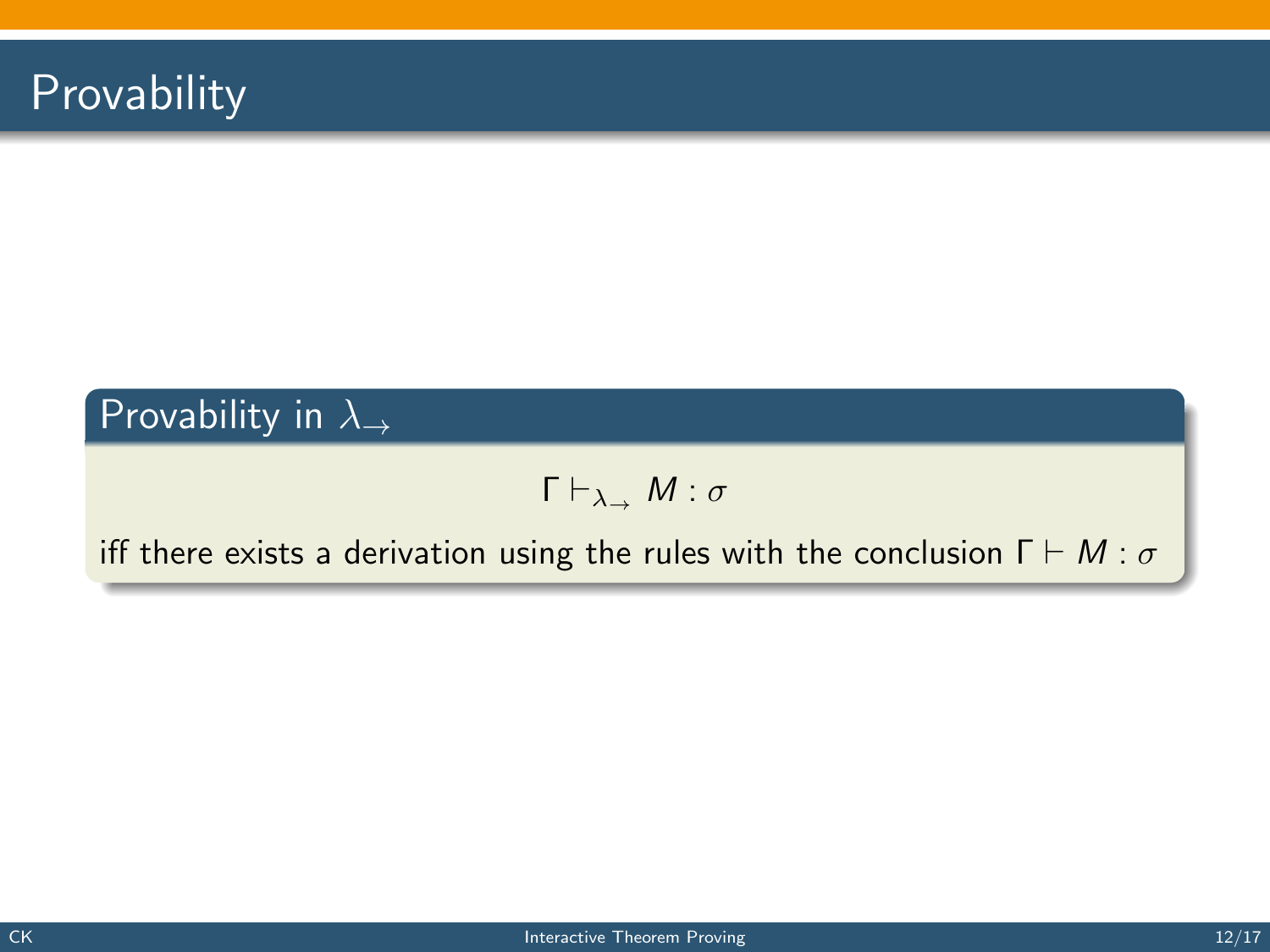# Formulas as Types (Curry-Howard isomorphism)

A typing judgement  $M : \sigma$  can be read in two ways:

### M is a function with the type  $\sigma$

- term is an algorithm (program)
- type is its specification

#### M is a proof of the proposition  $\sigma$

- type is a proposition
- term is its proof

#### One to one correspondence between

- Terms in  $\lambda_{\rightarrow}$  (typable)
- Derivations in minimal propositional logic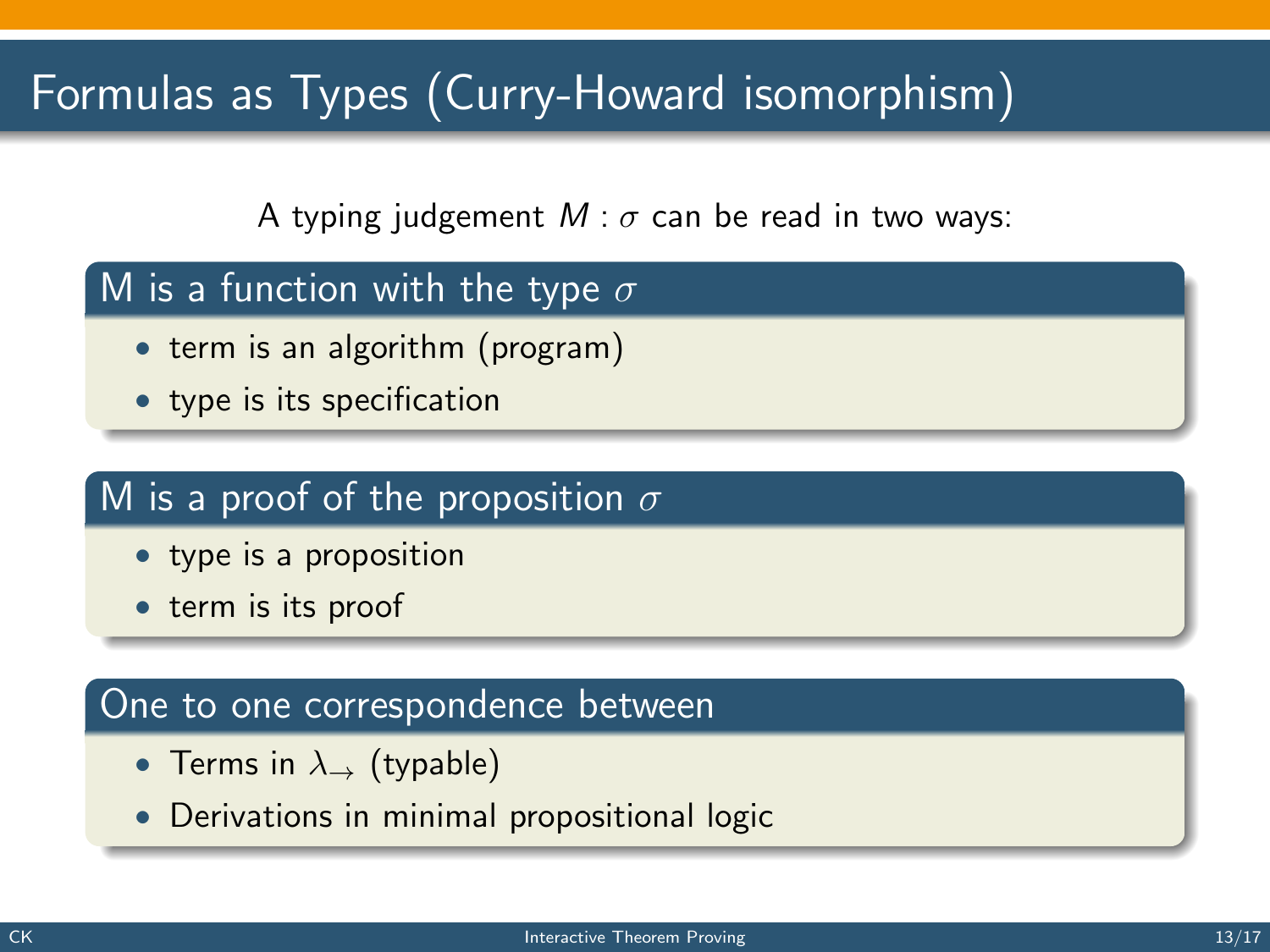Example derivations in  $\lambda_{\rightarrow}$ 

# Blackboard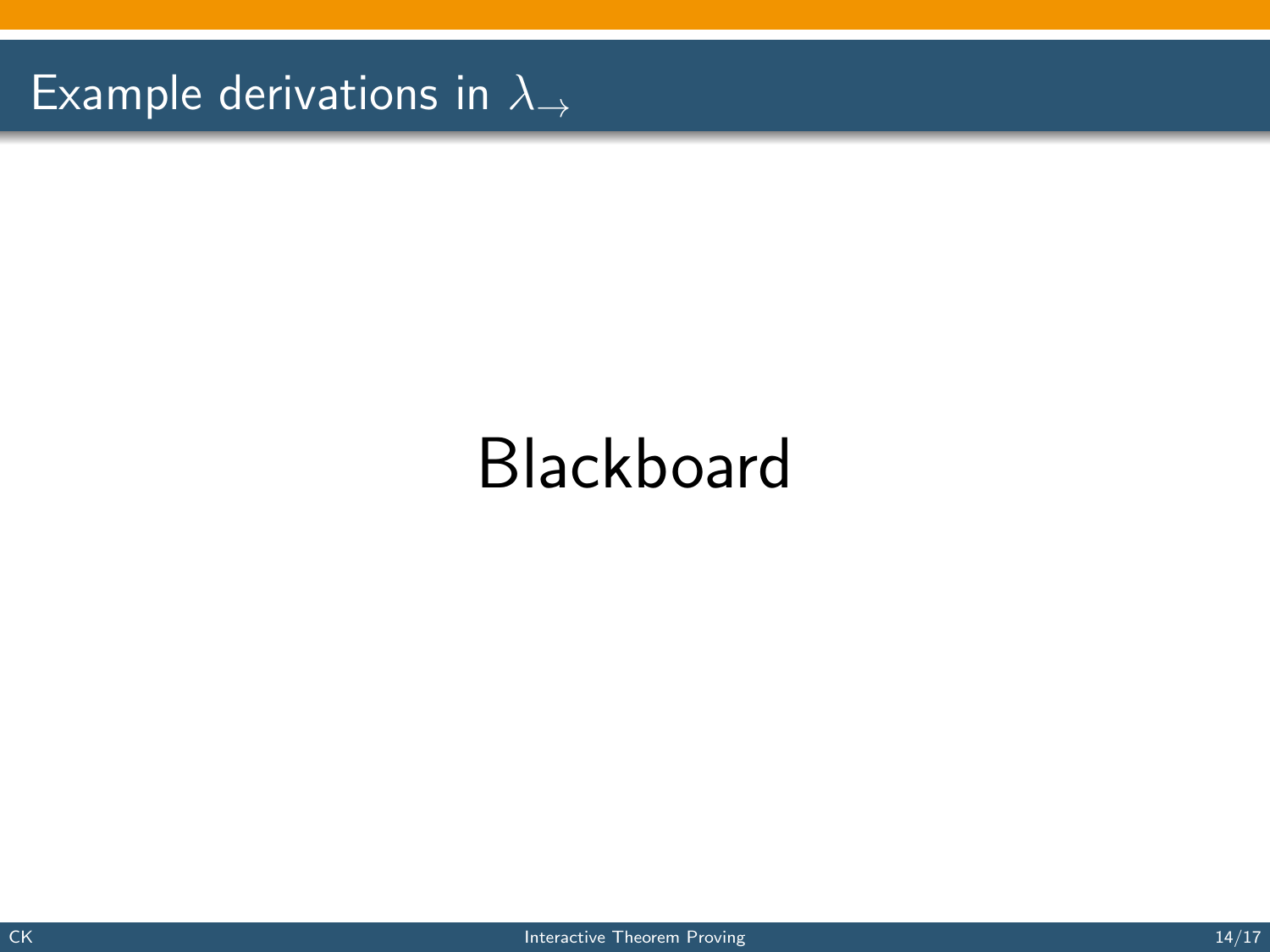# Subset of Intuitionistic Propositional Logic

Only one connective: →

# Definition cut

$$
\begin{array}{ccc}\n[\sigma^1] & & & \\
\mathbb{D}_1 & & & \\
\frac{\tau}{\sigma \to \tau} & & \sigma \\
\hline\n\tau & & & \\
\end{array}
$$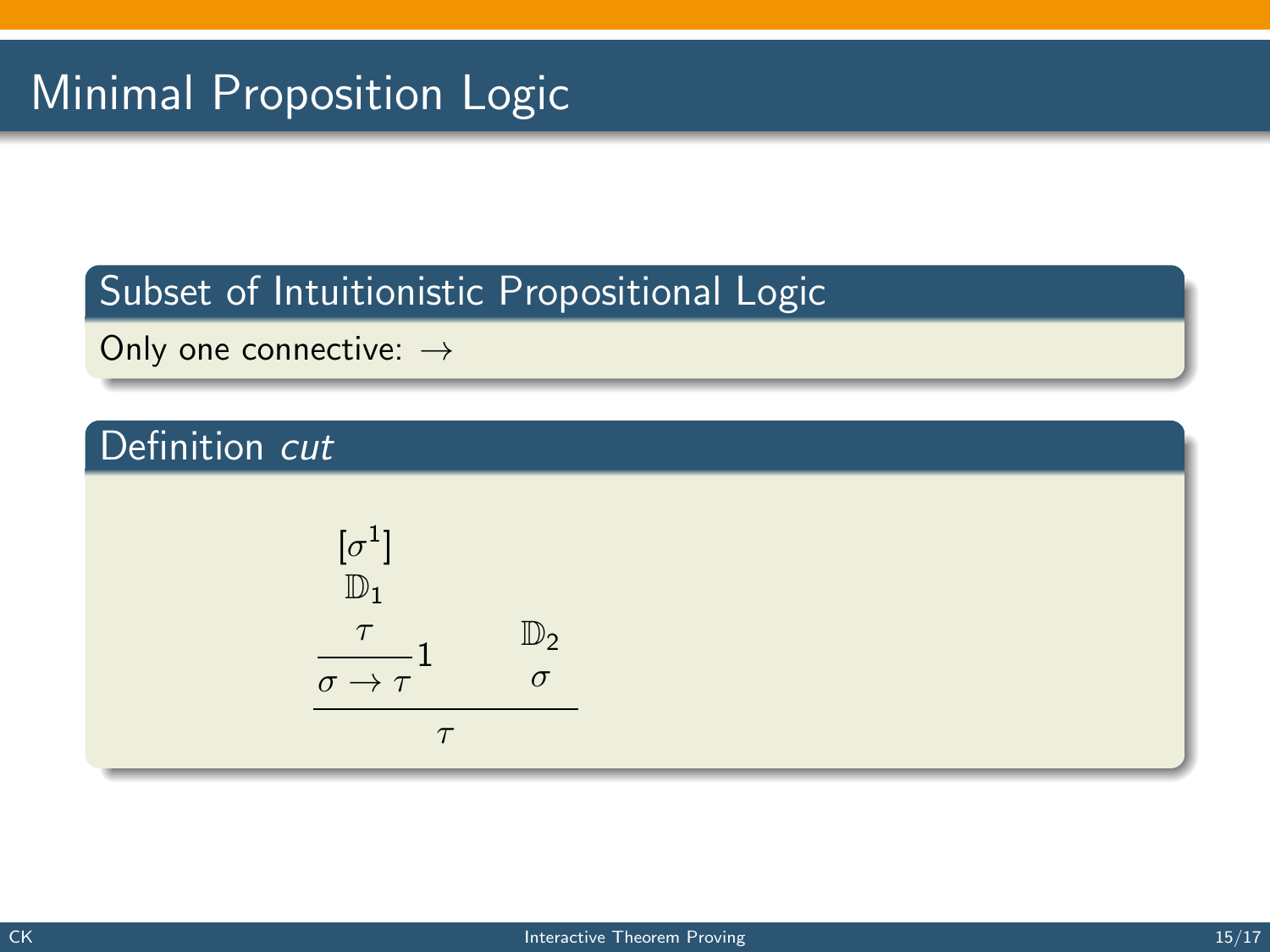### Subset of Intuitionistic Propositional Logic

Only one connective: →

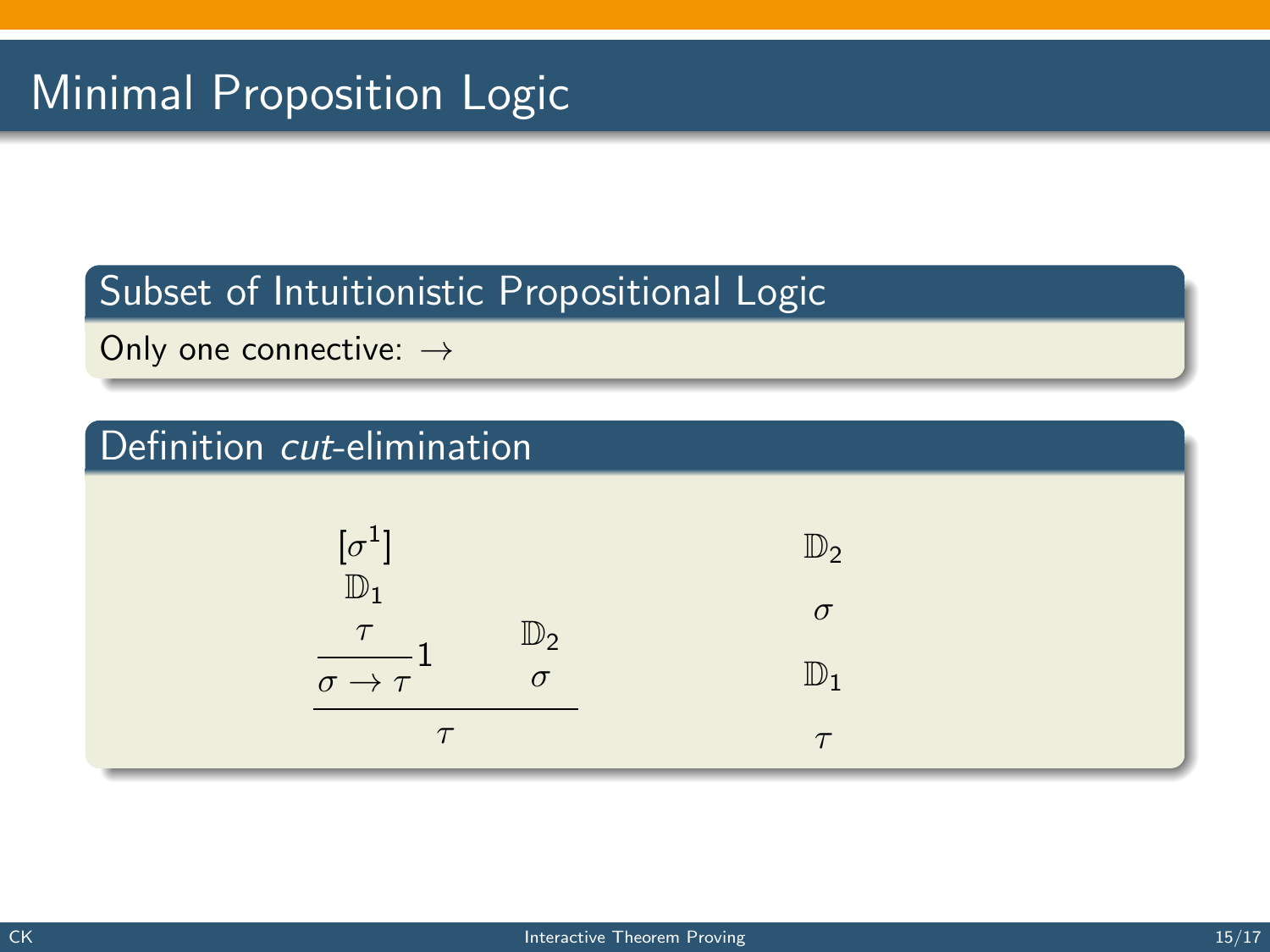# Cut Elimination vs  $\lambda_{\rightarrow}$

#### Lemma

Cut-elimination in minimal proposition logic corresponds to  $\beta$ -reduction in  $\lambda$ <sub>→</sub>.

$$
\text{if } \mathbb{D}_1 \longrightarrow_{\text{cut}} \mathbb{D}_2 \text{ then } \mathbb{D}_1 \longrightarrow_{\beta} \mathbb{D}_2
$$